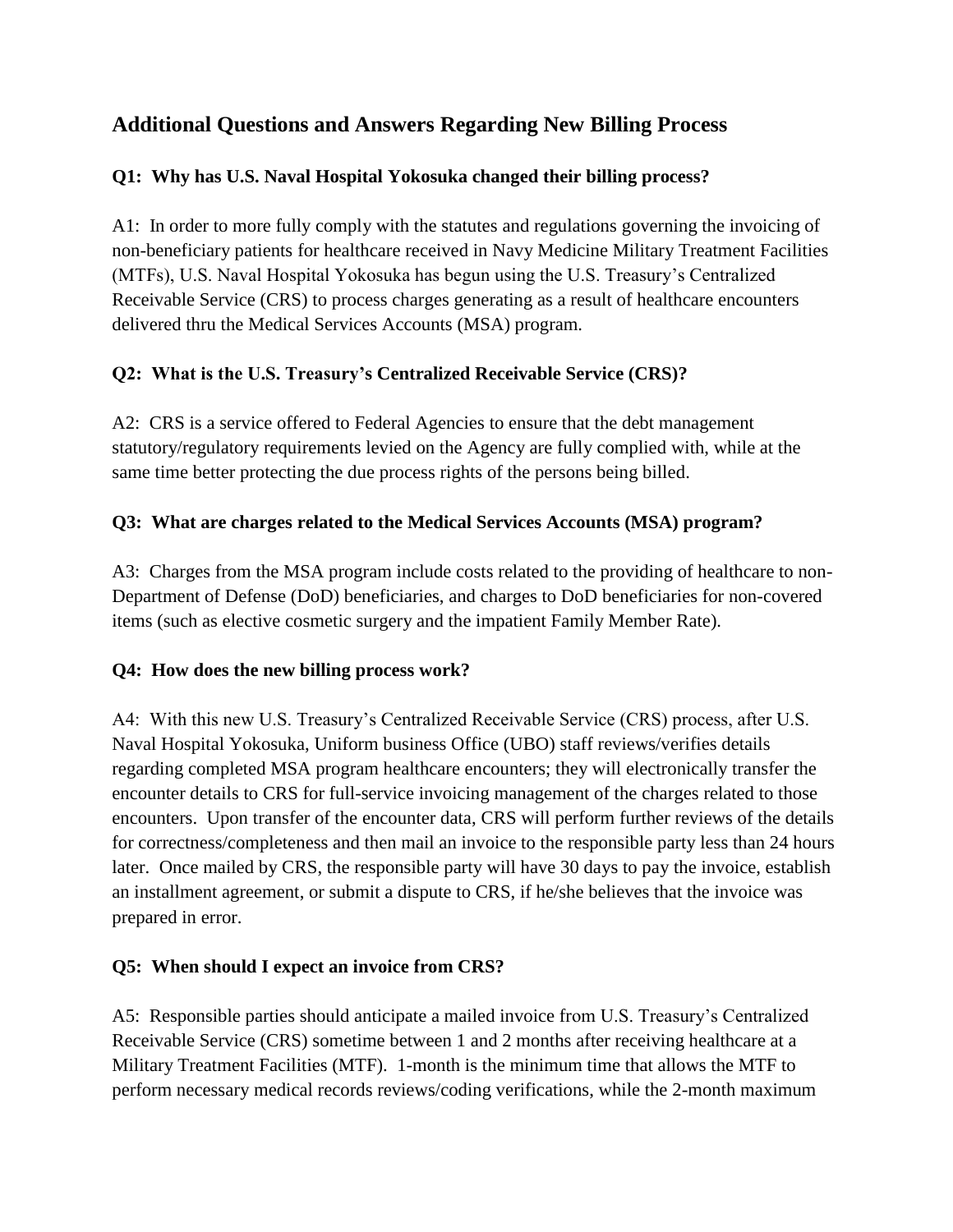time allows for additional reviews by the Uniform Business Office (UBO) and the combining together of charges from multiple days for the purpose of consolidated invoicing by CRS.

### **Q6: How do I file claims with my insurance company?**

A6: It is recommended you establish an early dialogue with your health insurer to ensure you have the correct forms/procedures necessary to file your own claims. Additionally, since U.S. Treasury's Centralized Receivable Service (CRS) invoices will often reach the point of becoming payable prior to the health insurer paying on the claim, patients may want to contact CRS early on if they are unable to pay the invoice according to the CRS terms (normally 30 days); CRS does have the ability to establish installment agreements when necessary. Accounts that are on a compliant installment agreement remain at CRS as current accounts and are not considered to be delinquent.

### **Q7: If I have questions who should I contact?**

A7: The primary point of contact for patient questions will be with U.S. Treasury's Centralized Receivable Service (CRS); all CRS invoices will have contact information, and even though the MTF staff cannot be the patient's advocate in discussions with CRS. The MTF's UBO can and will be available to assist, if needed.

## **Q8: How much time do I have to pay my CRS invoices? What happens if I miss the CRSprescribed deadline?**

A8: CRS invoices are payable within 30 days (measured from the date CRS mails you an invoice). After these 30 days, interest will accrue on unpaid balances (current rate is 1% per year; 1% interest on a \$1000 debt equates to about 3 cents per day). Invoices unpaid after 60 days are eligible for transfer to Treasury FedDebt (for further debt processing); CRS must transfer all delinquent invoices to FedDebt not later than the 120 day point (invoices on an approved/compliant installment agreement are not considered to be delinquent and are not eligible for transfer to FedDebt). Unpaid invoices are also subject to penalties; for further details on the application of interest/penalties, please contact Treasury at the telephone numbers listed on their CRS invoices.

## **Q9: What is FedDebt?**

A9: FedDebt (also referred to as Cross Servicing) is a Government-wide Treasury program that allows Federal Agencies to comply with the Debt Collection Improvement Act of 1996 by transferring their delinquent debts to a repository for central processing by Treasury.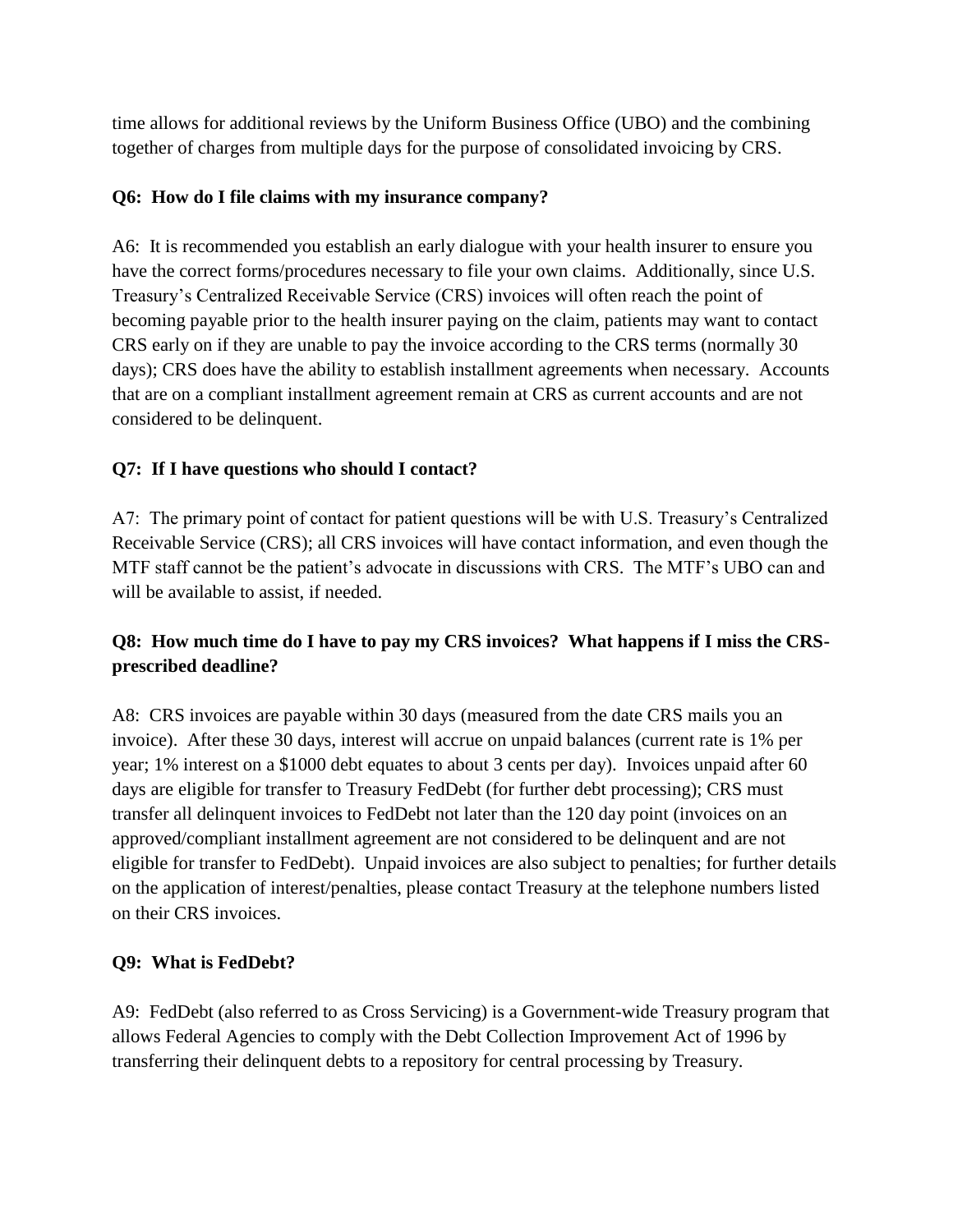U.S. Code (31 USC 3111116) requires all Federal Agencies to transfer their debts to Treasury prior to reaching 180 days of delinquency. Once an Agency refers a debt to FedDebt, Treasury may take several actions on that debt, to include offsetting other Federal payments (such as tax refunds, Federal salaries, Social Security and other payments), administrative wage garnishment, reporting of the debt to credit bureaus, referral of the debt to private collection agencies, litigation and the filing of Internal Revenue Service Forms 1099-C (reports of income due to debt forgiveness).

For additional details on FedDebt, patients should contact Treasury at (888) 826-3127 or review information available at: <https://fiscal.treasury.gov/> Or at: <http://go.usa.gov/3D5nw>

#### **Q10: What are my Due Process rights?**

A10: As a person who is being billed by a Government Agency, you have rights that are protected by statute/regulation. In any invoice you receive from U.S. Treasury's Centralized Receivable Service (CRS) or FedDebt, those rights will be listed in the invoice. Alternatively, you may contact Treasury at telephone numbers listed in the invoice to further discuss rights afforded you. However, this Military Treatment Facility (MTF) is not in a position to explain those rights to you; for CRS or FedDebt invoices, you must contact Treasury directly.

#### **Q11: How do I know if I am a DoD healthcare beneficiary?**

A11: DoD healthcare beneficiaries have their eligibility for healthcare recorded into the Defense Enrollment Eligibility Reporting System (DEERS). MTFs will then use this information, according to DoD Manual 1000.13 Vol. 2, to appropriately register you into the healthcare records system.

### **Q12: What if I was registered incorrectly into the healthcare records system, or if my DEERS data is incorrect? What is my next step?**

A12: For changes to the healthcare records system, please see our Patient Administration Department (PAD) Officer. We will review your DEERS data and explain why it supports you receiving an invoice, or if you were registered into a billable status incorrectly, we will exclude the incorrect charges. For DEERS issues you must first contact the Defense Manpower Data Center (DMDC). This MTF cannot resolve DEERS discrepancies for you; nor can we change your billable status prior to DMDC first making the required corrections. If a correction occurs after a payment has been made we will process the necessary refunds.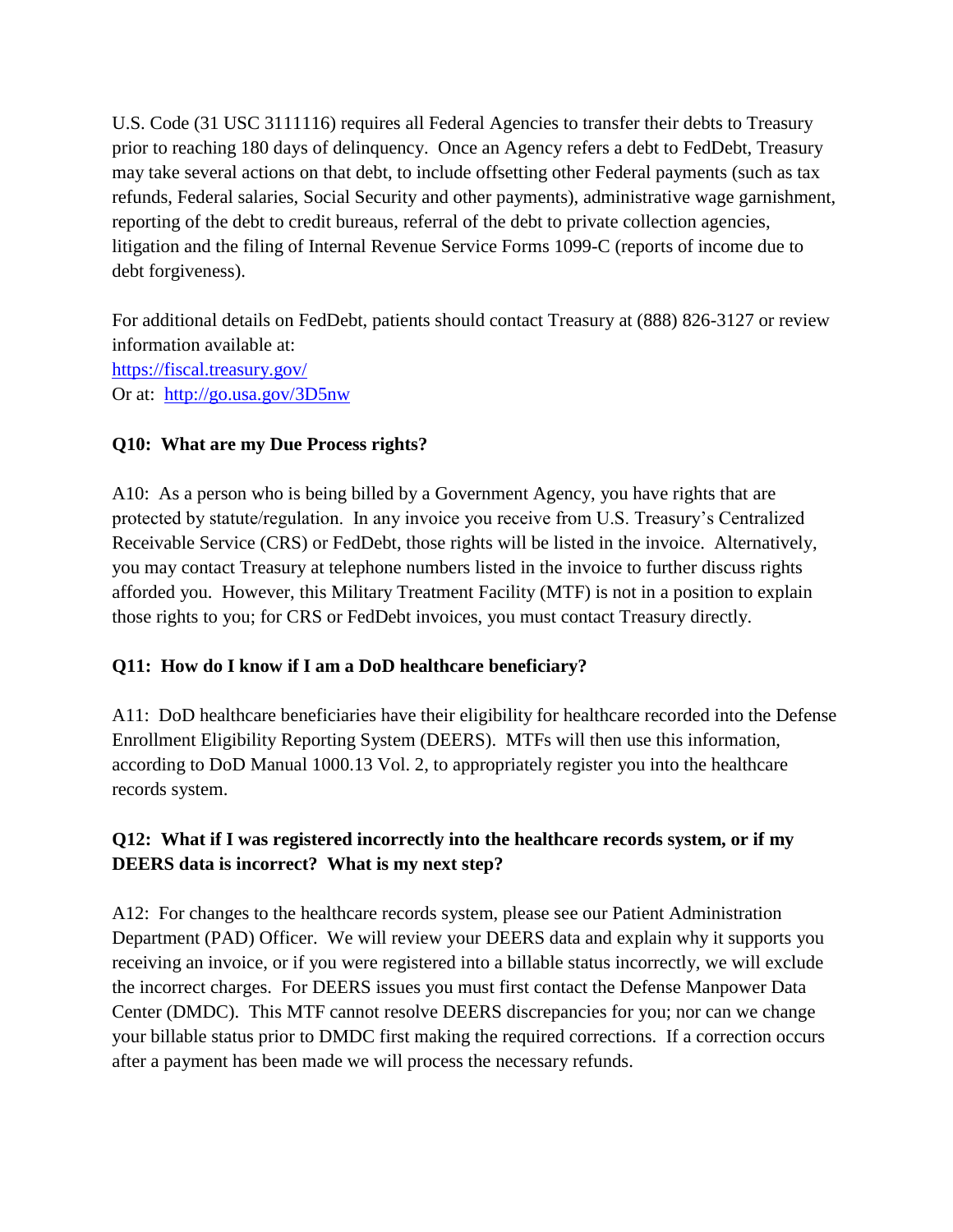### **Q13: I am a beneficiary of another Federal Agency; am I subject to CRS billing for my healthcare?**

A13: Department of Defense currently has agreements in place with the U.S. Coast Guard (USCG), Public Health Service (PHS) and the National Oceanographic and Atmospheric Administration (NOAA) to centrally invoice those Agencies for healthcare delivered to their Uniformed Service beneficiaries. DoD will centrally invoice the VA if the healthcare was delivered as a part of an approved VA-DoD Resource Sharing Agreement (RSA). For all other persons with a benefit from another Federal Agency, the MTF is unable to invoice that Agency on behalf of the patient and will instead transfer the charges to CRS. Upon receiving the CRS invoice, the patient will need to file his/her own claim with that Agency.

## **Q14: I am a beneficiary of the Veteran's Administration (VA); does this mean that you will handle all VA billing for me?**

A14: If your healthcare was not delivered subsequent to a pre-approved referral from the VA at one of the Navy Medicine, Medical Treatment Facilities (MTFs) with a Resource Sharing Agreement (RSA) in effect, you will be invoiced directly thru U.S. Treasury's Centralized Receivable Service (CRS), unless you have another source of DoD healthcare eligibility. For a list of MTFs that have RSAs with the VA, see: [http://www.tricare.mil/DVPCO/va-direct.cfm;](http://www.tricare.mil/DVPCO/va-direct.cfm) remember, however, that even if this MTF has a VA Medical Center before being eligible for healthcare that we can directly bill to the VA.

### **Q15: I am eligible for the VA's Foreign Medical Program (FMP); is that a Resource Sharing Agreement (RSA) with the VA?**

A15: The VA FMP is not an RSA. As such, FMP patients will be billed thru CRS. VA FMP patients may then file their own claims with the FMP.

## **Q16: I am a Medicare beneficiary only (I have no DoD healthcare eligibility). Do you have an inter-Agency agreement with Medicare?**

A16: Neither Department of Defense nor any Navy Medicine, Medical Treatment Facilities (MTF) has an agreement with Medicare. If you are a Medicare beneficiary, we highly recommend you seek counseling from Medicare prior to obtaining healthcare in this MTF. Note that under no circumstances will Medicare pay on your claim if the healthcare is rendered in a non-U.S. MTF; this is Medicare policy and not anything that DoD or Navy Medicine control. Neither U.S. Treasury's Centralized Receivable Service (CRS) nor we are allowed to waive the payment of fees deemed unauthorized /unpayable by Medicare.